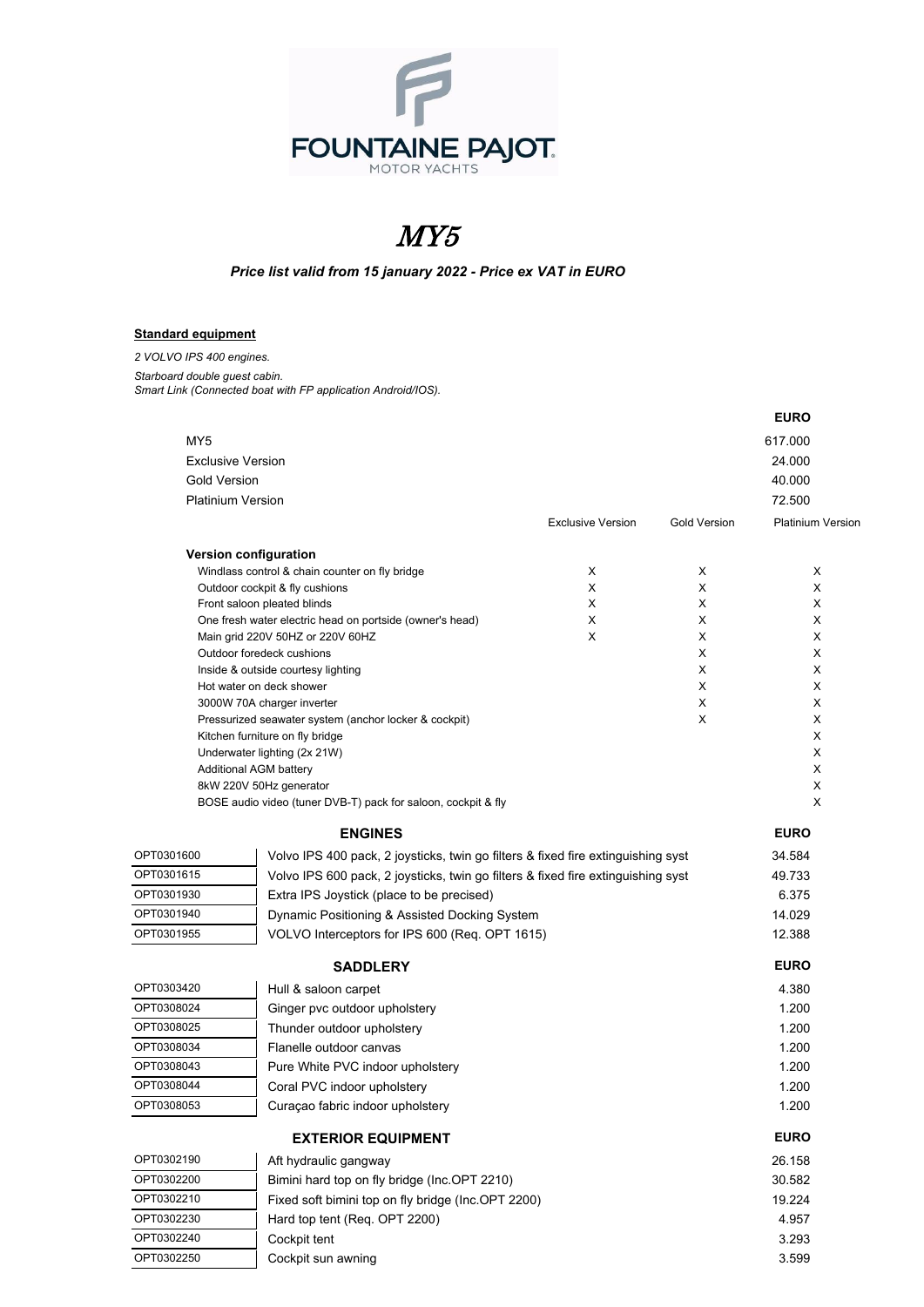| OPT0302260 | Dralon protective cover for fly helm station                                           | 589         |
|------------|----------------------------------------------------------------------------------------|-------------|
| OPT0302270 | Exterior window blinds for saloon                                                      | 1.816       |
| OPT0302300 | Removable cockpit table                                                                | 1.996       |
| OPT0302308 | Coffee table on fly                                                                    | 1.246       |
| OPT0302310 | Diner table on fly                                                                     | 1.468       |
| OPT0302330 | Kitchen furniture on fly bridge (Incl. Plt)                                            | 4.837       |
| OPT0302720 | Hand rails on fore deck accesses                                                       | 347         |
| OPT0302820 | Hull exterior decoration                                                               | 6.371       |
| OPT0302880 | Natural teak floor on transoms & cockpit                                               | 16.000      |
| OPT0302890 | Synthetic teak floor on transoms & cockpit                                             | 12.000      |
| OPT0302950 | 2 capstans in cockpit                                                                  | 3.270       |
| OPT0303040 | Fridge on fly bridge (Req. OPT 2330)                                                   | 1.702       |
| OPT0303180 | 220V Kenyon electric grill on fly bridge (Req. OPT 2330)                               | 3.040       |
| OPT0303330 | Underwater lighting (2x 21W) (Incl. Plt)                                               | 2.662       |
| OPT0303710 | Electrical saloon coffee table convertible into a dinner table                         | 7.752       |
| OPT0304390 | Anchor locker & cockpit fresh water outlet                                             | 422         |
|            | <b>INTERIOR EQUIPMENT</b>                                                              | <b>EURO</b> |
| OPT0303390 | Combination locking safe                                                               | 329         |
| OPT0303460 | Mosquito nets for cabin portholes                                                      | 366         |
| OPT0303611 | Synthetic teak floor in maestro shower                                                 | 539         |
| OPT0303820 | Hull bed slated bases                                                                  | 1.036       |
| OPT0303840 | Bunk beds in starboard front cabin                                                     | 2.428       |
|            |                                                                                        |             |
|            | <b>ELECTRONIC TV AND HIFI</b>                                                          | <b>EURO</b> |
| OPT0306110 | Second VHF handset (Req. OPT306211, or OPT0306221 or OPT0306231)                       | 653         |
| OPT0306211 | GARMIN 1 : IPS pilot, AIS VHF & 2x GPSMAP 10"                                          | 16.500      |
| OPT0306221 | GARMIN 2 : IPS pilot, AIS VHF & 2x GPSMAP 12"                                          | 18.500      |
| OPT0306231 | GARMIN 3 : IPS pilot, AIS VHF & 2x GPSMAP 16"                                          | 20.500      |
| OPT0306280 | GARMIN aft camera (Req. OPT 6211/21/31)                                                | 893         |
| OPT0306295 | Forward scan Garmin PS 51-TH (Req. PACK GARMIN)                                        | 2.790       |
| OPT0306430 | GARMIN Radar (Req. OPT 2200)                                                           | 3.030       |
| OPT0306450 | GARMIN engine room cameras (Req. OPT PACK GARMIN)                                      | 1.571       |
| OPT0306460 | Smart Link: camera and sensors                                                         | 2.200       |
| OPT0306510 | GARMIN autopilot remote control (Req. OPT 6211)                                        | 332         |
| OPT0306920 | BOSE audio video (tuner DVB-T) pack for saloon, cockpit & fly (Incl.Plt)(TV            | 8.094       |
| OPT0306930 | Maestro cabin hifi video pack (tuner DVB-T)(TV system PAL & SECAM)                     | 2.190       |
| OPT0306940 | Guest cabin hifi video pack (tuner DVB-T)(TV system PAL & SECAM)                       | 2.293       |
| OPT0306990 | WIFI amplifier                                                                         | 1.538       |
|            | <b>HOUSEHOLD APPLIANCES AND COMFORT</b>                                                | <b>EURO</b> |
| OPT0303000 | Combined fridge & - $5^{\circ}$ C cold Storage (= $23^{\circ}$ F) (+ : 160l / - : 60l) | 700         |
| OPT0303100 | 2 induction hobs (50/60Hz) on generator & quay                                         | 1.982       |
| OPT0303170 | Gas oven (Inc. OPT 3175)                                                               | 1.124       |
| OPT0303175 | Combination microwave oven (50/60Hz) on generator & quay (Inc. OPT 317                 | 1.528       |
| OPT0303200 | Dishwasher for 6 pers. (50/60Hz) on generator & quay                                   | 1.500       |
| OPT0303240 | 5kg washing machine (220V 50Hz) on generator & quay                                    | 1.500       |
| OPT0303270 | Wine cellar for 23 bottles                                                             | 3.264       |
| OPT0303280 | 220V/50Hz icemaker on generator & quay                                                 | 3.134       |
| OPT0304170 | One fresh water electric head on starboardside                                         | 1.293       |
| OPT0304230 | 2nd 40 liter water heater                                                              | 734         |
| OPT0305360 | One 12V fan for cabin                                                                  | 143         |
|            | <b>ELECTRICITY AND LIGHTING</b>                                                        | <b>EURO</b> |
| OPT0304330 | Additional electric freshwater pump                                                    | 922         |
| OPT0304700 | 12V diesel transfer pump                                                               | 995         |
| OPT0305020 | Additional AGM battery (Incl. Plt)                                                     | 647         |
| OPT0305480 | Solar panels (3x 100W)                                                                 | 3.148       |
| OPT0305620 | 8kW 220V 50Hz generator (Incl. Plt)                                                    | 17.520      |
| OPT0305710 | 12V 60I/h low consumption watermaker                                                   | 10.502      |
| OPT0305820 | Full boat air cond. system 50/60Hz 40 000BTU                                           | 28.137      |
| OPT0305822 | 220V 50Hz air conditionning shore connection (Req. OPT 5820)                           | 1.163       |
| OPT0305860 | Tropical upgrade of A/C to 60 000BTU (Req. OPT 5820)                                   | 4.937       |
| OPT0305960 |                                                                                        | 6.209       |
|            | 220V 50Hz Bauer junior air compressor                                                  |             |